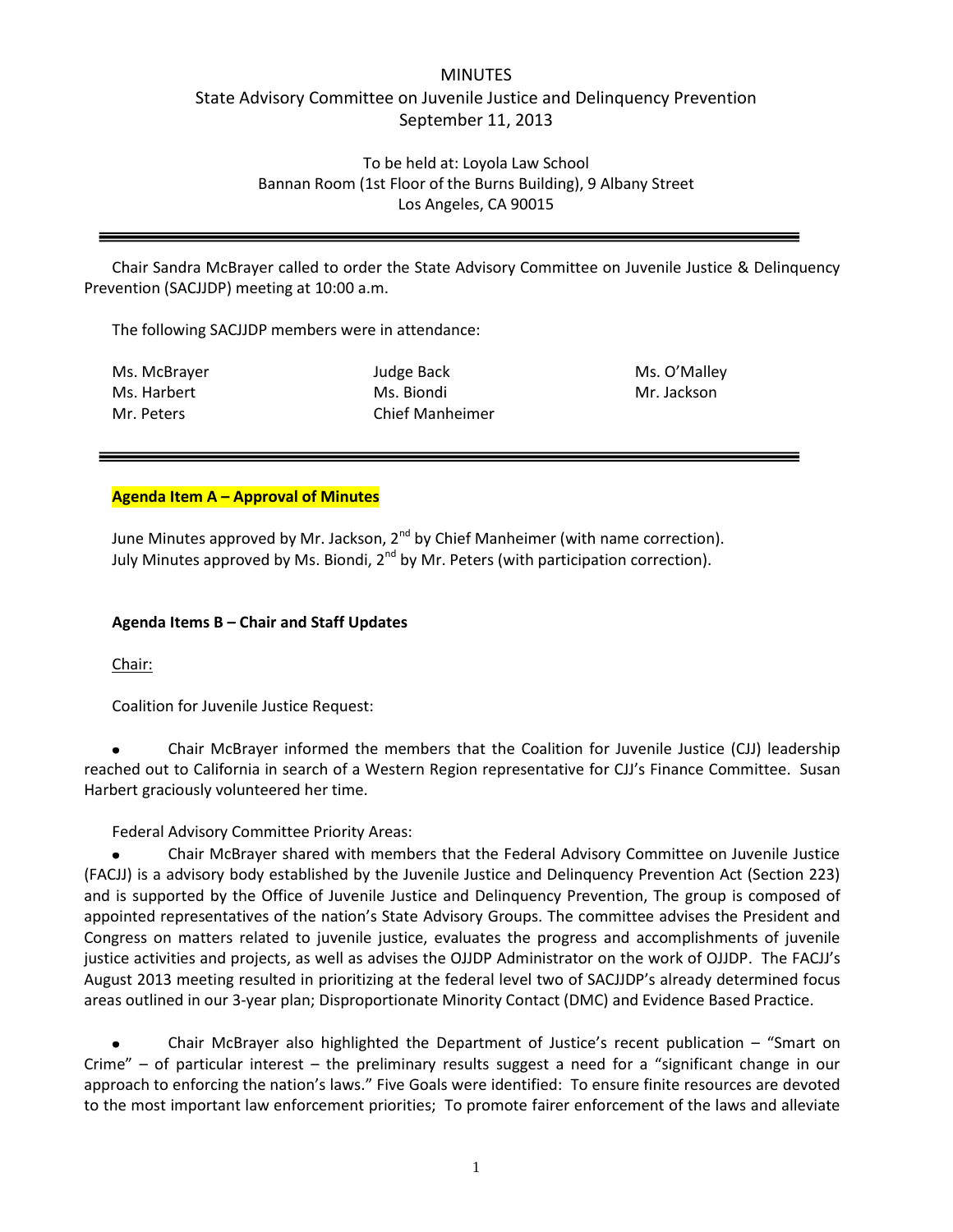disparate impacts of the criminal justice system; To ensure just punishments for low-level, nonviolent convictions; To bolster prevention and reentry efforts to deter crime and reduce recidivism; To strengthen protections for vulnerable populations.

Reducing Racial and Ethnic Disparity:

Lastly, Chair McBrayer highlighted that Ms. Hunter was invited to participate in a 'brainstorming' session hosted by James Bell, W. Haywood Burns Institute; Raquel Mariscal, W. Haywood Burns Institute/JDAI Management Team; Juan Sanchez, Southwest Key; and Mark Soler, Center for Children's Law and Policy to discuss how the Office of Juvenile Justice and Delinquency Prevention could revamp its approach to racial and ethnic disparities in the juvenile justice system. The meeting took place on August 23, 2013, at the Annie E. Casey Foundation, in which Shalinee participated via conference call. She was tasked with setting the framework for a discussion regarding the challenges State's face with OJJDP's current approach.

The meeting was at the request of the current OJJDP administrator Bob Listenbee who has shown an interest in receiving recommendations for improving the current approach to reducing racial and ethnic disparities. It included the development of plans that will work to reinvest resources to produce coherent strategies that over a period of time will make a difference for youth of color and our communities.

Members recommitted to tracking the progress of the Reauthorization of the Juvenile Justice and Delinquency Prevention Act as it relates to the core protections and in particular regarding the reduction of racial and ethnic disparity.

Staff Updates:

BSCC Transition:

Jean Scott, Deputy Director for Corrections Planning and Programs announced a new position at the BSCC- Chairman of the Board. The Governor has appointed Linda Penner; to fill this position. The Governor's Office will need to make replacement appointments for both the SACJJDP and BSCC Board positions in which she filled. Members discussed options for potential recommendations that may be passed on to the Governor's Office including Lee Seales, Chief Probation Officer for Sacramento County.

Ms. Scott also announced that Ms. Katherine Howard has been named as the incoming Executive Director for the BSCC. She will officially start October  $1<sup>st</sup>$ , 2013.

# SB81 Update:

Ms. Scott shared an update per Member request from the July 2013 meeting on SB 81, Local Youthful Offender Rehabilitative Facilities, Construction Financing Program:

- o Current financing authority balance remaining \$67,828,328.
- o Merced has declined their conditional award of \$8,897,708.
- o The new balance will be \$76,726,036.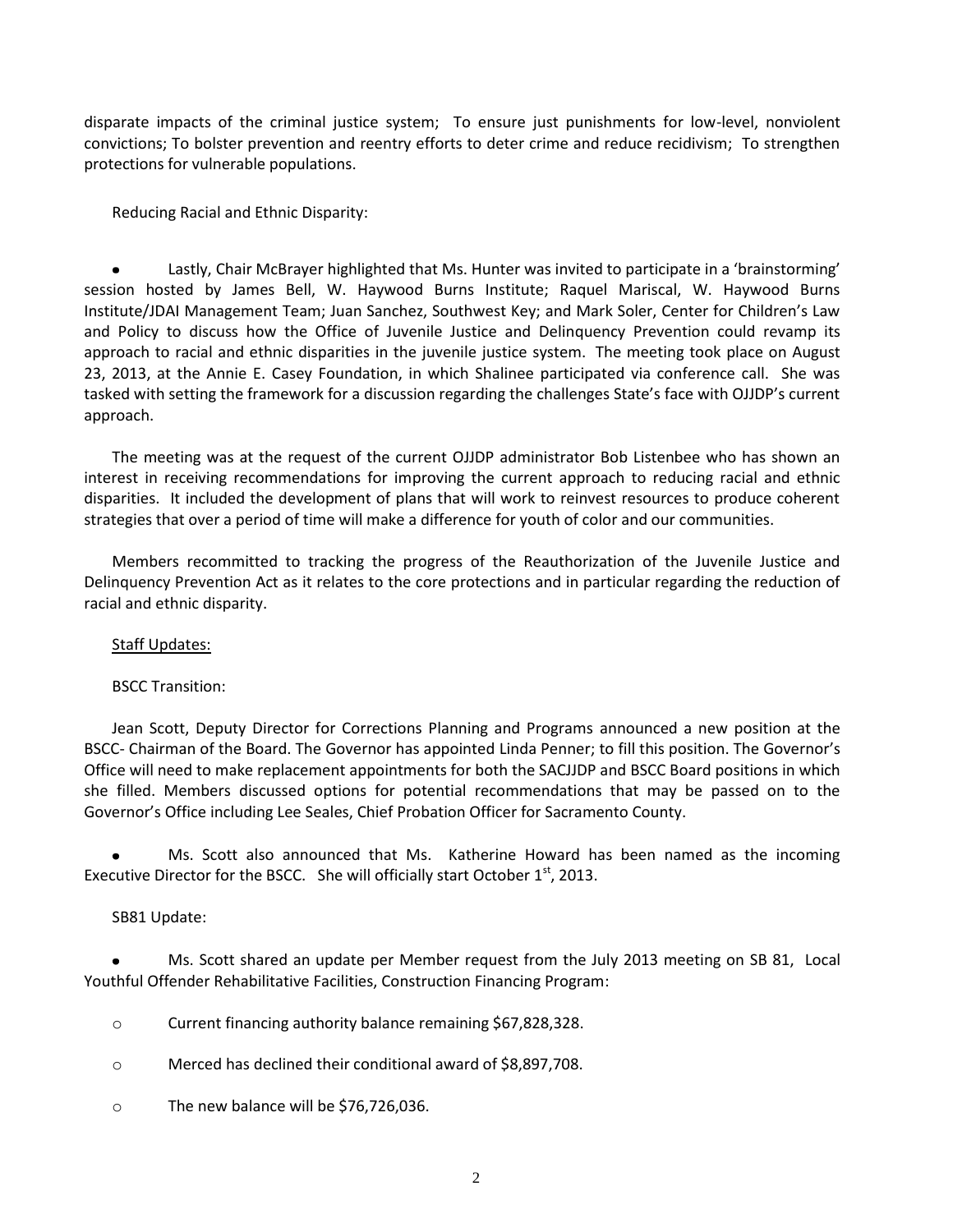$\circ$  WIC 1973 states that there is a June 30, 2017 deadline for this financing. As a practical matter, that means that by June 30, 2017, conditionally awarded counties must have their projects established (the first State Public Works Board meeting) by the State Public Works Board.

o Of the 14 counties conditionally awarded in 2009 & 2010:

o One project has been completed (Stanislaus County Juvenile Commitment Facility).

o One project is in construction (Shasta County Juvenile Hall; completion date August 2013).

o Two counties are in the State Public Works Board process (Riverside and San Luis Obispo).

o Three counties are scheduled to have their projects established (Los Angeles/September, Tuolumne/September, Santa Cruz/October).

 $\circ$  One county is in the process of confirming their site for a new juvenile hall (Monterey).

o The five remaining counties periodically contact BSCC to discuss the progress of their projects (Alameda, Santa Clara, Humboldt, Yolo and Colusa).

o Board staff plans to form an ESC in the early spring 2014 and task the ESC with the development of an RFP to address the remaining SB81 balance. Based on previous models (AB900 phases I & 2, SB 1022) Board staff anticipates release of this RFP in the late spring/early summer and conditional awards in the fall of 2014.

The SACJJDP members raised serious questions and issues regarding the planned timeline associated with the SB 81 ESC process. Members expressed concern that there is a great need at the county level for these dollars and great county interest. Members conveyed that counties have been waiting on these dollars for several years and are concerned that waiting to form an ECS and the proposed timeline is unrealistic for counties to be successful. The members recommended a more timely formation of an ESC and more intensive focus on this project to ensure urgency. Members requested that these serious concerns be relayed to the Board at the next meeting and for staff to draft a letter to the board expressing these concerns.

Georgetown Certification Program:

Ms. Scott also shared that BSCC staff from the Facilities Standards and Operations Division participated in the Georgetown Certification Program on Youth in Custody and that there will be a formal presentation provided at a future meeting.

Information-Sharing Process:

Ms. Scott indicated that as a result of the change in Executive leadership, the request for a formal information-sharing process between standing committees and the Board was to be held-over until the next Board meeting scheduled for November 2013.

Chief Manheimer requested that minimally, until a formal process is established by the Board, that management ensures that meeting minutes and focus areas are shared between the standing committees to ensure all are informed and tasks and activities are not redundant.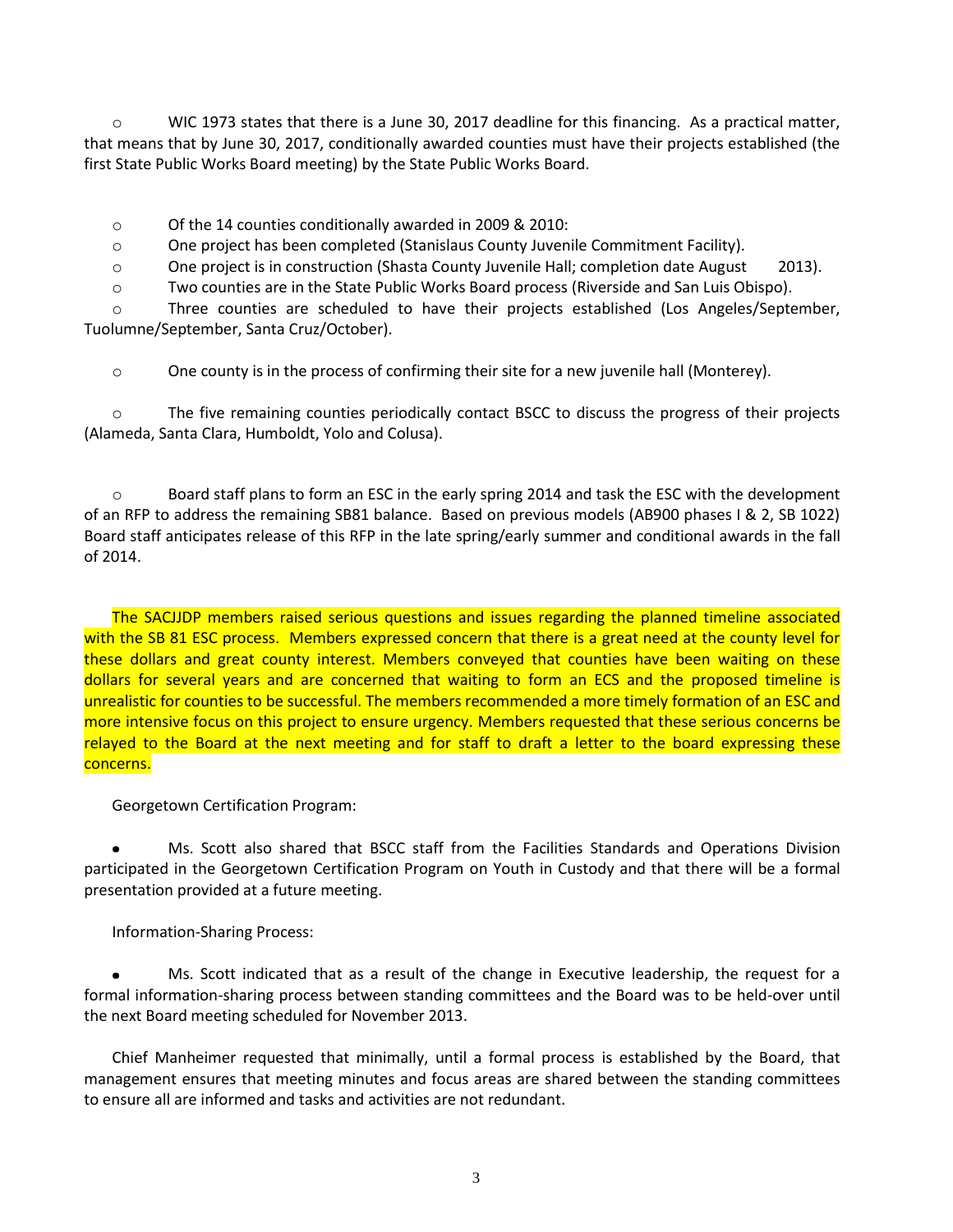# **Agenda Item C – Legislation for Support or Opposition**

Members reviewed the SACJJDP-tracked legislation. No action taken.

#### **Agenda item D - Gang Issues Standing Committee AB 526 Plan**

Ms. Scott provided an update on the AB 526 plan that requires the BSCC to:

 $\bullet$ Move towards consolidating the grant application processes for delinquency, intervention and prevention funds for grant programs with similar program purpose,

Incentivize comprehensive regional partnerships, and

Develop funding allocation policies by January 1, 2014 that ensures that within three years no less than 70 percent of funding for "gang and youth violence suppression, intervention, and prevention programs and strategies is used in programs that utilize promising and proven evidence-based principles and practices."

In March of this year the Board established a Gang Issues Standing Committee chaired by Board member Chief Maggard. One of the tasks assigned to this committee is to draft recommendations for the Board to address the requirements of AB 526. The committee met for the first time in May, and again in August where committee members unanimously agreed that by adopting the following language the BSCC could address the more time sensitive issue of the bill to develop funding allocation policies by January 1, 2014. The resulting policy recommendations will set the course for BSCC to ensure that 70% of the grant funding for "gang and youth violence suppression, intervention, and prevention programs and strategies is used in programs that utilize promising and proven evidence-based principles and practices (EBP).

In summary, the committee unanimously agreed to present the following two recommendations:

**1. The BSCC must clearly define "evidence-based programs, practices and strategies.**" *Clear definitions and specific examples will help to distinguish the difference between programs, practices, and strategies. This will also help BSCC and the recipient of these funds ensure consistent and uniform application.* 

**2. The BSCC must clearly identify which of its grant funding streams will be included when determining the 70% threshold.** 

In addition, staff has begun exploring the possibility of addressing the requirements of AB 526 within the larger context of BSCC's statutory requirements and as part of our recently adopted strategic plan. The BSCC is responsible to identify, promote, provide technical assistance, and make publically available data and information regarding evidence-based programs, practices, and strategies; however, these mandates don't include the specific percentage or timeline thresholds found in AB 526. To continue to develop BSCC's management and staff efforts to address the EBP-related mandates, staff initiated conversations with Edward J. Latessa, Ph.D. from the University of Cincinnati, an expert in evidence-based correctional practices, to explore ways to not only address the EBP requirements of AB 526 but to implement a plan to sustain our efforts to identify and promote evidence-based programs, provide technical assistance, and develop and maintain a resource "clearinghouse." Staff believes that using Dr. Latessa to guide this larger, more comprehensive implementation plan will support the path needed to ensure compliance with AB 526 and help accomplish other BSCC EBP objectives.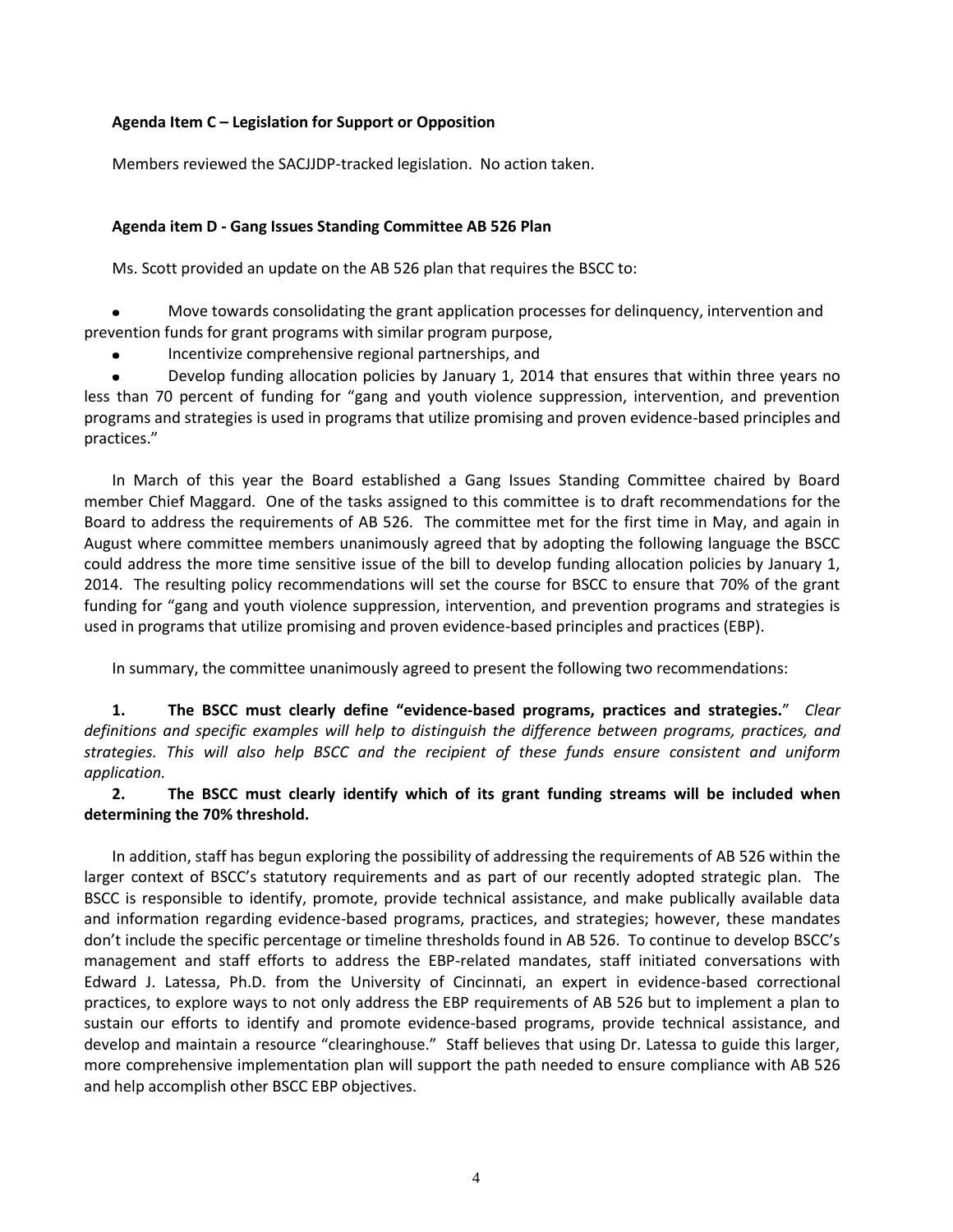SACJJDP members engaged in a lengthy discussion focused on the definition(s) of EBP. Members felt strongly and unanimously recommended that the language proposed to the Board should be broad in nature and include 'promising and evidence based practices and principles'.

# **Agenda Item E - Edward Byrne Memorial Justice Assistance Grant (JAG) Presentation**

Ms. Scott presented an update on the JAG funding strategy.

In February 2013, BSCC staff began to develop the process of gathering stakeholder input into the use of JAG funds and the development of a new four-year strategy. As a result, BSCC staff requested and received technical assistance from the National Criminal Justice Association (NCJA), an organization that receives funding from the Bureau of Justice Assistance (BJA) to help State Administering Agencies with strategies to engage criminal justice stakeholders in a community based planning process. NCJA worked with BSCC staff to develop the survey questions and the format and content for the public comment sessions. On March 14, 2013, the Board approved the use of an electronic survey and three public comment sessions to be held throughout the state.

A total of 890 people completed the survey out 1,184 people who opened the survey, for a 75 percent completion rate; 71 percent of the respondents were from local government while 18 percent were from state government.

The survey results show that the top three priorities for the JAG program purpose areas are as follows:

- 1. Prevention and Education
- 2. Law Enforcement
- 3. Prosecution, Courts, Defense, and Indigent Defense

In addition, for each of the seven JAG Program Purpose Areas, survey respondents were asked to prioritize program initiatives and the top two initiatives within each area were presented to the Board, as follows:

| FY 2013 JAG PROGRAM CALIFORNIA STAKEHOLDER SURVEY PRIORITIES |                                             |                                   |  |
|--------------------------------------------------------------|---------------------------------------------|-----------------------------------|--|
| <b>Prioritized Program Areas</b>                             | <b>Priority 1</b>                           | <b>Priority 2</b>                 |  |
| $\mathbf{1}$ .<br>Prevention and                             | Gang Initiatives                            | Juvenile Delinquency              |  |
| Education                                                    |                                             | Substance Abuse                   |  |
| 2.<br>Law Enforcement                                        | <b>Gang Violence Reduction</b>              | <b>Violent Crime Reduction</b>    |  |
| 3.<br>Prosecution, Courts,                                   | Problem Solving Courts, e.g., Mental        | Gang/Gun Prosecution              |  |
| Defense, and Indigent Defense                                | Health, Veterans, Drug Re-Entry             | Violent Crime Prosecution and     |  |
|                                                              |                                             | Defense                           |  |
| $\mathbf{4}$ .<br>Corrections and                            | Alternatives to incarceration,              | Reentry Planning, e.g.,           |  |
| <b>Community Corrections</b>                                 | residential, non-residential                | Integrated case management        |  |
| 5.<br>Drug Treatment and                                     | In-Custody Treatment                        | <b>Community-Based Outpatient</b> |  |
| Enforcement                                                  |                                             | Treatment                         |  |
| 6.<br>Crime Victim and                                       | Children Exposed to Violence                | Direct Victim Services, e.g.,     |  |
| <b>Witness Protection</b>                                    |                                             | advocacy, accompaniment           |  |
| 7.<br>Planning, Evaluation,                                  | Data Collection & Information Sharing       | <b>Technology to Support Case</b> |  |
| and Technology Improvement                                   | <b>Technology to Support Crime Fighting</b> | Management                        |  |
|                                                              | <b>Technology Strategies</b>                |                                   |  |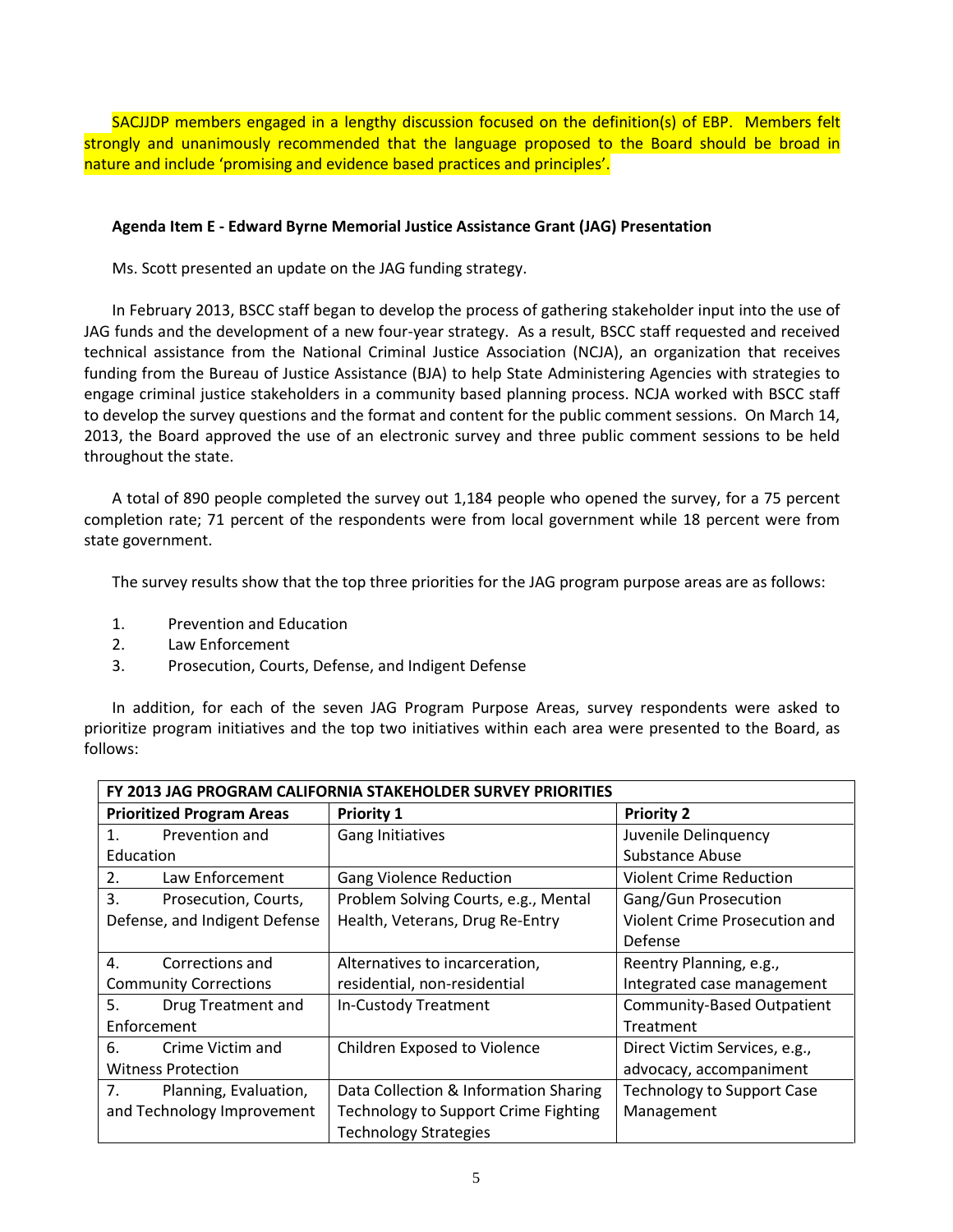BSCC staff and a member of the Board also conducted three public comment sessions throughout California during the month of April with a total of 55 individual speakers. The sessions were attended by over 150 individuals, representing 33 local and state law enforcement agencies, 2 youth serving agencies, and 6 victim service agencies.

The Board approved the creation of an Executive Steering Committee (ESC) to develop the JAG program multi-year strategy, using the results of the 2013 JAG Stakeholder Survey and public comment sessions. The Board will approve the ESC membership at a future meeting. The recommendations from the ESC will be approved by the Board and will be used to develop a Request for Proposals for future years of JAG funding.

Members expressed interest following two main tracks: the first, better understanding of how the 'education' category translated in meaning to the constituency at large; and secondly the highlighting of the law enforcement category as the top priority when the survey actually indicated over 68% of respondents recommended other program purpose areas were of higher importance. Members discussed the option to continue to fund current projects as the antithesis to the survey results. Moreover there was some concern expressed around the JAG funding continuing to support drug suppression in general, and marijuana in particular.

# **Agenda Item F- Establish the Disproportionate Minority Contact (DMC) Subcommittee as the Executive Steering Committee to Guide the Request for Proposals Process for the 2014/16 DMC Technical Assistance Project (TAP) Funding in the Approximate Amount of \$1million.**

Ms. Hunter requests approval from the SACJJDP to establish an ESC using the members of the DMC Subcommittee. The purpose of the ESC is to develop grant proposal eligibility and program requirements as well as criteria for rating the merit of proposals aimed at reducing racial and ethnic disparities and disproportionality (otherwise known as Disproportionate Minority Contact).

For states to receive the Federal Title II Formula Block grant funds, they must comply with four Core Requirements of the Juvenile Justice and Delinquency Prevention Act. The first three mandates are addressed in California Statute; however, the fourth requires states to address any disparities in the decision-making processes within the juvenile justice system that impact youth of color and the corresponding disproportionality of youth of color coming into contact with the juvenile justice system.

The ESC will utilize the expertise of the DMC Subcommittee membership to examine lessons learned from the previous direct service DMC grants and to develop grant proposal eligibility and program requirements as well as criteria for rating the merit of proposals aimed at reducing racial and ethnic disparities and disproportionality. The funding amount is approximately \$1 million in Title II Delinquency Prevention and Intervention dollars earmarked by way of the SACJJDP's 3-year plan for reducing racial and ethnic disparity and disproportionality.

**Ms. Biondi so moved; Chief Manheimer seconded. The motion carried.**

**Agenda Item G – Requesting Approval of the Executive Steering Committee's Proposed Grant Allocations Totaling \$1 million for the Juvenile Accountability Block Grant Evidence-Based Practices to Improve Public Safety Project.** 

Ms. Hunter on behalf of staff requested approval of grant awards for the Evidence-Based Practices: To Improve Public Safety Project (EBP-TIPS) as recommended by the Executive Steering Committee (ESC). This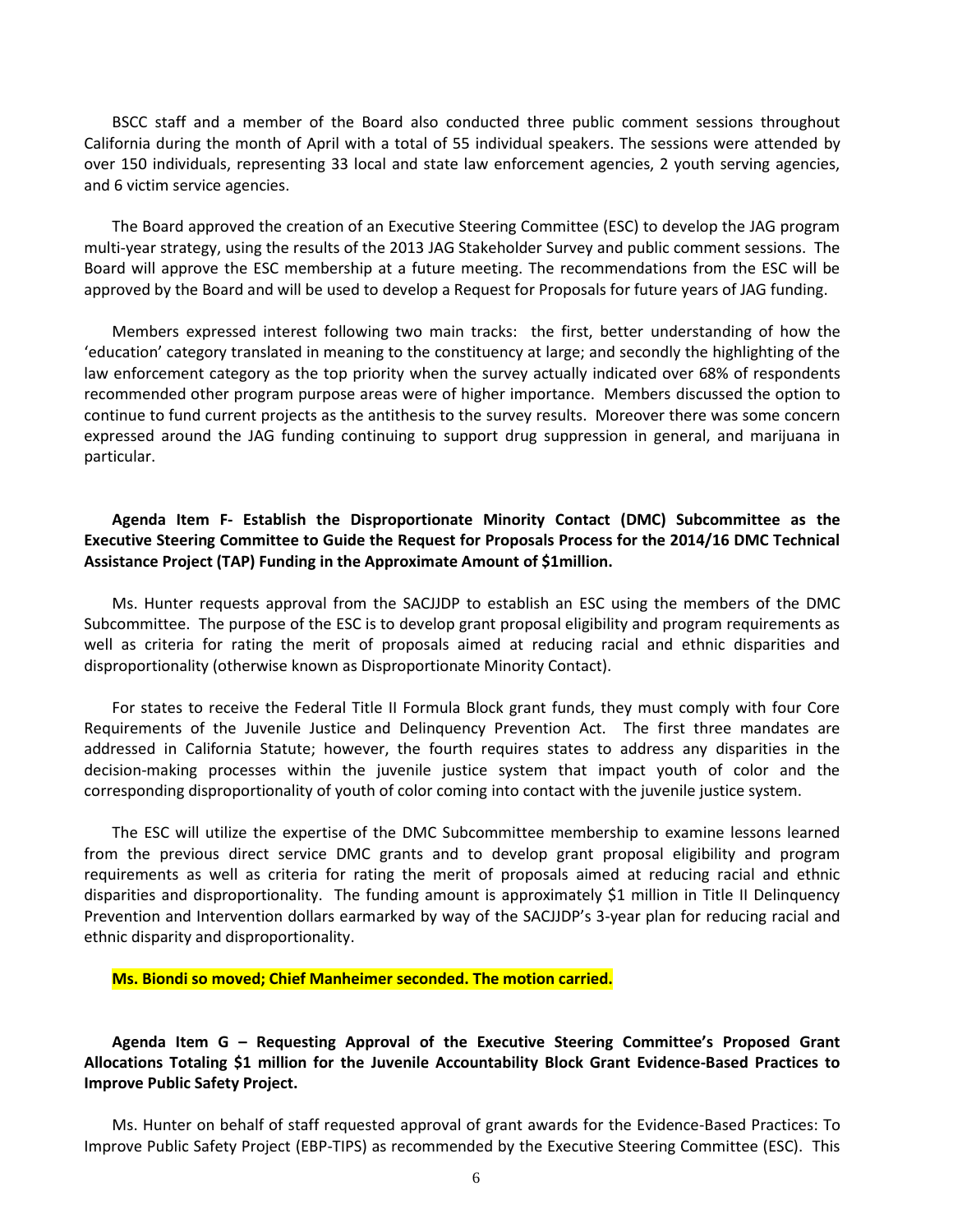is a two-year grant program utilizing approximately \$1 million in Juvenile Accountability Block Grant Funds.

At the November, 2012 meeting, the SACJJDP recommended the approval of approximately \$1 million in Juvenile Accountability Block grant funding to support evidence-based practices for probation departments statewide. SACJJDP recommended that an ESC be established to oversee the development of a Request for Proposal (RFP). At the November 2012 BSCC Board meeting the Board approved the SACJJDP recommendation and SACJJDP member Carlos Rivera was appointed as chair.

The 6 members of the Executive Steering Committee were selected with the approval of the chair and Acting Executive Director Scott Frizie.

- Carlos Rivera SACJJDP Member Sacramento Native American Health Center
- Fernando Guerrero- Assistant Chief Santa Cruz Probation  $\bullet$
- Jodie Green Division Director Humboldt County Probation
- $\bullet$ Laura Garnett Deputy Chief Santa Clara County Probation
- Jan Morrissey- Deputy Director Napa County Probation  $\bullet$
- Leticia Ruano Division Director Stanislaus Probation

The ESC convened in April to develop the proposed program design, application requirements, technical components, rating criteria and evaluation contained in the RFP. The ESC was extremely thoughtful and thorough in their discussion of the elements to be address within the RFP. Because of their background and expertise, the ESC had significant knowledge about the issues relevant to implementing EBP through a systems change approach and were familiar with the underserved areas and local interests related to EBP.

At the May 2013 meeting, SACJJDP recommended that the Board approve the release of the RFP for the EBP-TIPS Project using Juvenile Accountability Block Grant Program discretionary funds. The Board approved the release of the RFP and it was sent to probation departments and other interested agencies and posted to the BSCC website.

A total of 7 proposals were received from the field which were subsequently read and rated by the ESC members. As previously stated, approximately \$1 million in JABG funding is available to judicial communities statewide. Probation departments were allowed to request up to a maximum of \$250,000 for the two year period. Based on the final ranking of the proposals, the Committee is recommending the Board fully fund the top 5 proposals submitted by the following Probation Departments: Sonoma, Contra Costa, Mono, Mariposa, and Tulare.

Projects selected though the competitive RFP process had to demonstrate that they were prepared to participate in a two-year system change approach in implementing or expanding the use of EBP within their local juvenile justice community. They could request funding for EBP services and supports such as:

- $\checkmark$  Assessment tools
- $\checkmark$  Data collection
- $\checkmark$  Programming
- $\checkmark$  Training
- $\checkmark$  Evaluation (including quality assurance activities)